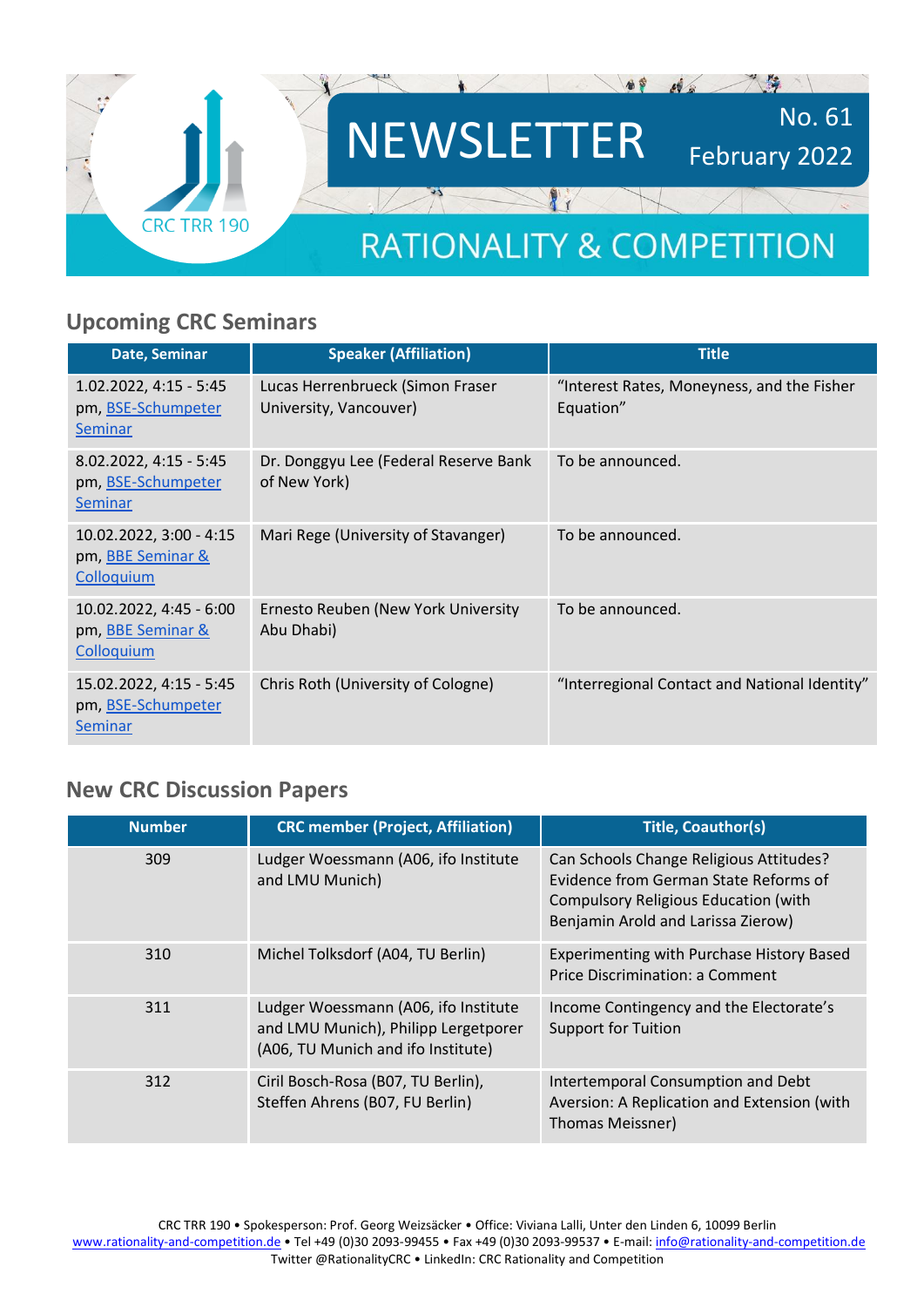| 313 | Peter Haan (A02, DIW Berlin, FU Berlin<br>and Netspar), Felix Weinhardt (A02,<br>DIW Berlin) | House Pricing Expectations (with Niklas Gohl<br>and Claus Michelsen)                                       |
|-----|----------------------------------------------------------------------------------------------|------------------------------------------------------------------------------------------------------------|
| 314 | Radosveta Ivanova-Stenzel (A04, TU<br>Berlin)                                                | Anchored Strategic Reasoning (with Gyula<br>Seres)                                                         |
| 315 | Thilo N. H. Albers (B09, HU Berlin)                                                          | Perks and Pitfalls of City Directories as a<br>Micro-Geographic Data Source (with Kalle<br>Kappner)        |
| 316 | Thilo N. H. Albers (B09, HU Berlin)                                                          | The Fiscal State in Africa: Evidence from a<br>Century of Growth (with Morten Jerven and<br>Marvin Suesse) |

## **New Publications**

| Journal, Vol., pp                                      | <b>CRC Member (Project, Affiliation)</b> | <b>Title, Coauthor(s)</b>                                                                                                                                                          |
|--------------------------------------------------------|------------------------------------------|------------------------------------------------------------------------------------------------------------------------------------------------------------------------------------|
| Economica                                              | Felix Weinhardt (A02, DIW Berlin)        | Information Provision and Postgraduate<br>Studies (with Jan Berkes, Frauke Peters and<br>Katharina Spiess)                                                                         |
| Labour Economics                                       | Alexandra Spitz-Oener (A07, HU Berlin)   | Government Aid and Child Refugees'<br>Economic Success Later in Life: Evidence<br>from Post-WWII GDR Refugees (with Sandra<br>E. Black, Hannah Liepmann and Camille<br>Remigereau) |
| American Economic<br>Journal:<br><b>Microeconomics</b> | Roland Strausz (B02, HU Berlin)          | Optimal Non-Linear Pricing with Data<br>Sensitive Consumers (with Daniel Krähmer)                                                                                                  |

# **New/ Leaving CRC Members**

| <b>Date</b> | <b>CRC Member (Project, Affiliation)</b>                                      | <b>Details</b>                                                                                                                                        |
|-------------|-------------------------------------------------------------------------------|-------------------------------------------------------------------------------------------------------------------------------------------------------|
| 1.02.2022   | Marco Kleine (B04, Max Planck<br>Institute for Innovation and<br>Competition) | Is leaving the project.<br>Marco Kleine has accepted a tenure track<br>position at the University of Groningen,<br>Faculty of Economics and Business. |

# **Upcoming CRC Guests**

| <b>Date</b>                  | <b>Visitor (Affiliation)</b>     | <b>Details</b>                                                                                                                                                                      |
|------------------------------|----------------------------------|-------------------------------------------------------------------------------------------------------------------------------------------------------------------------------------|
| February 2022 - June<br>2022 | Anja Prummer (JKU Linz and QMUL) | Is joining the project as a guest.<br>Visiting HU as a guest of Amir Habibi (B05),<br>Vincent Meisner (A04), Sebastian<br>Schweighofer-Kodritsch (A02) and Roland<br>Strausz (BO2). |